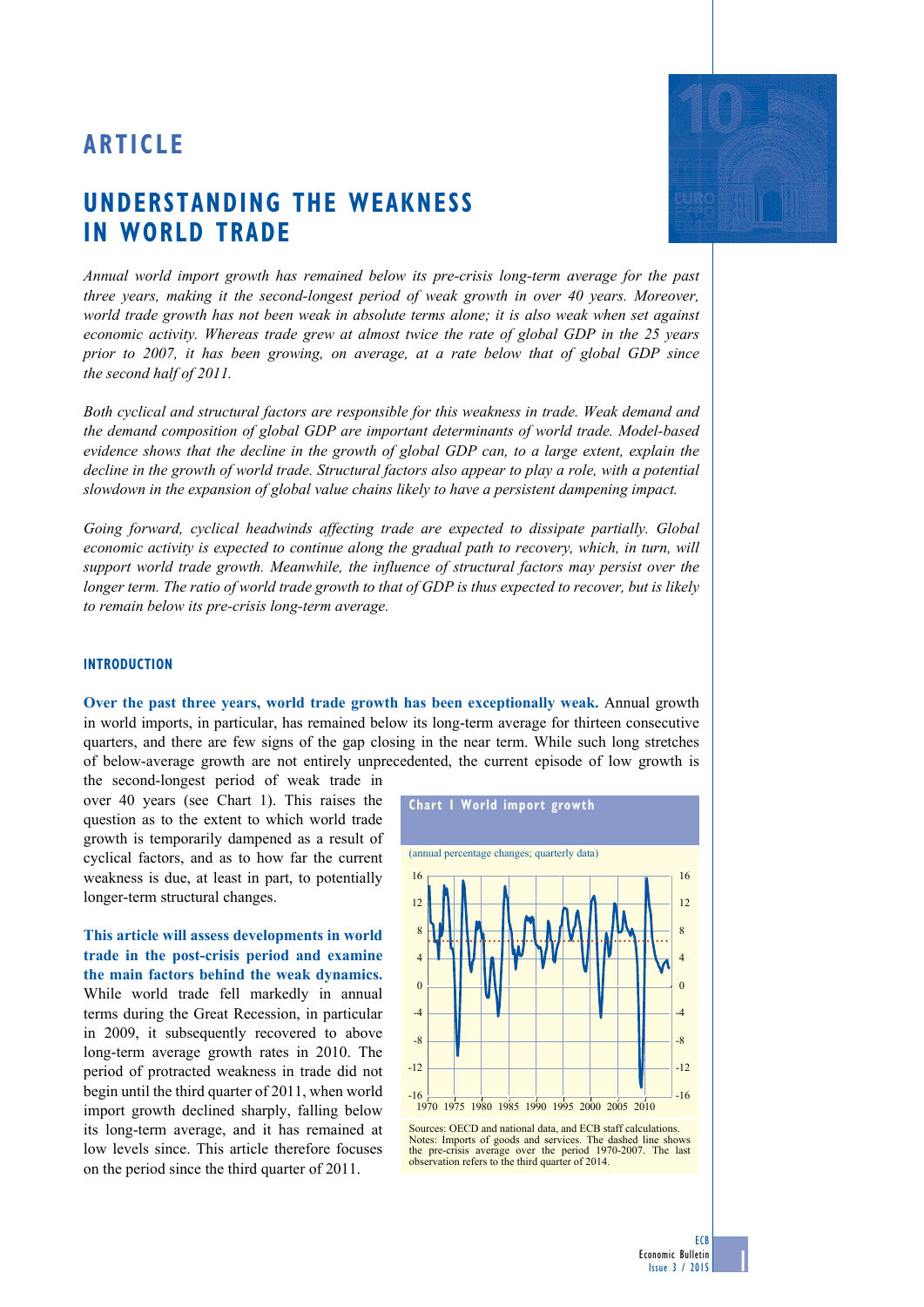## **Table 1 Ratios of world trade growth to global activity growth**

| <b>Sample period</b> | Ratio <sup>1</sup> | <b>Trade variable</b>         | <b>Output variable</b>   |
|----------------------|--------------------|-------------------------------|--------------------------|
| 1981Q1-2007Q4        | 1.9                | Imports of goods and services | GDP <sup>2</sup>         |
| 2011Q3-2014Q3        | 0.9                |                               |                          |
| 1981Q1-2007Q4        | 2.1                | Imports of goods and services | GDP <sup>3</sup>         |
| 2011Q3-2014Q3        | 1.1                |                               |                          |
| 1951-2007            | 1.6                | Merchandise exports           | Merchandise production   |
| 1981-2007            | 1.9                |                               |                          |
| 2011-2013            | 1.4                |                               |                          |
| 1951-2007            | 1.6                | Manufacturing exports         | Manufacturing production |
| 1981-2007            | 2.1                |                               |                          |
| 2011-2013            | 1.5                |                               |                          |

Sources: World Trade Organisation, national data, Haver, IMF and ECB staff calculations.

Notes: 1) Imports and GDP: quarterly data; exports and production: annual data.

2) At purchasing power parity. 3) At market exchange rates.

**World trade has been weak not only in terms of growth, but also when set against economic activity.** Since the 1980s, world imports have grown at almost twice the rate of global GDP. Since the third quarter of 2011, however, the ratio of world import growth to global GDP growth has declined to around one. The ratio of average growth of trade to that of output is also known as the gross income elasticity of trade.<sup>1</sup> The significant decline observed in this elasticity after 2011 is

robust to different aggregation methods and different sectoral classifications (see Table 1).<sup>2</sup> The weakness in trade was primarily due to lower growth in trade in goods, as growth in trade in services remained broadly stable (see Chart 2). The decline in elasticity appears smaller when looking at pre-crisis elasticity dating back to 1951, implying that trade elasticity may not be invariant over time.<sup>3</sup>

**This article explores the causes of the weakness in world trade growth and the decline in the global income elasticity of trade.** Section 1 studies the geographical origins of that weakness and discusses the role of intra-European trade dynamics on global aggregates. Section 2 presents empirical evidence on the role played by cyclical factors in explaining the weakness in trade growth. The potential influence of structural factors is explored in Section 3. Section 4 concludes with the outlook for world trade.



1 See, for example, the article entitled "The dynamic effects of trade liberalization: an empirical analysis", *US International Trade Commission Publication*, No 3069, Washington, D.C., October 2007.

- 2 The quantification of elasticity based on the period 2011-14 can only be indicative, as the sample size is rather limited.
- 3 See the box entitled "Understanding global trade elasticities: what has changed?", *Monthly Bulletin*, ECB, July 2014.

ECB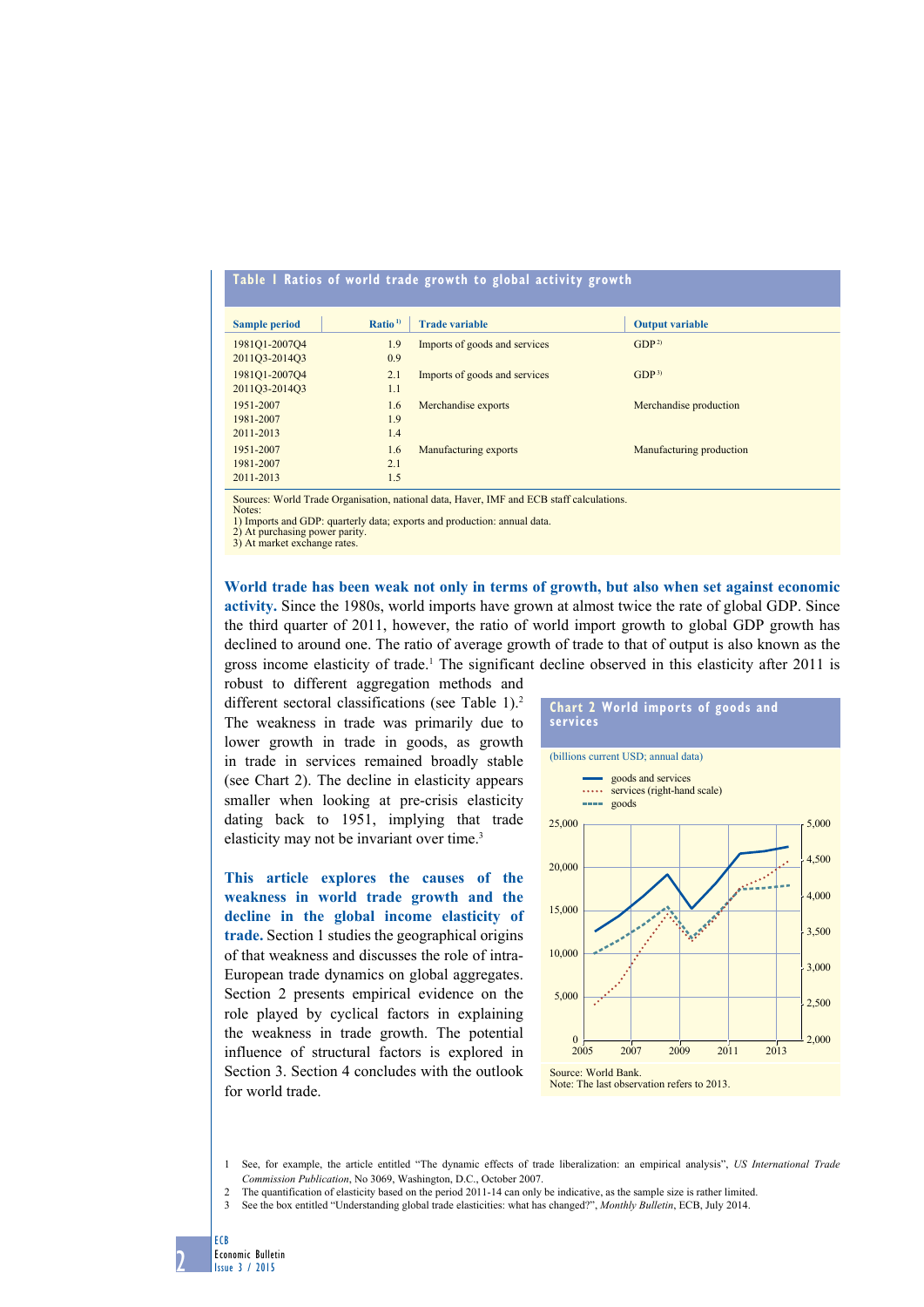#### **1 The regional perspective**

**The recent slowdown in world trade has been broad-based.** In 2011, the post-crisis rebound came to an end, and the annual world import growth rate fell below its pre-crisis average. Overall, world trade growth almost halved in the period between 2011 and 2014, as compared with precrisis levels, although the dynamics varied significantly across countries. Growth was weaker in advanced economies than in emerging market economies between 2011 and 2013. Since 2013, trade has lost momentum in emerging market economies, but has partially rebounded in advanced economies (see Chart 3).

**Trade weakness in advanced economies was largely governed by the situation in the euro area**, where annual import growth slowed substantially in the last quarter of 2011 and remained exceptionally weak until 2013. In other advanced economies, trade growth was more resilient, supported by sound economic growth in the United States and by an increase in imports to Japan in the aftermath of the natural disaster in early 2011. After a period of weakness at the end of 2012, trade in advanced economies rebounded at the end of 2013, driven by stronger economic growth in both the euro area and the United States.

**In emerging market economies, the trade slowdown was dominated by dynamics in China.** Average annual import growth in China more than halved to around 7%, year on year, between the third quarter of 2011 and the third quarter of 2014, as compared with average pre-crisis growth rates. More recently, a series of idiosyncratic shocks in a number of emerging market economies has led to a further deterioration in trade growth momentum: Argentina's economy has been very weak since the end of 2013, but when the country defaulted on its debt in July 2014, growth was undermined still further; Brazil entered into recession in 2014, as a result of low domestic demand; and Russia has been subject to international sanctions stemming from the conflict with Ukraine and has also suffered from the recent fall in oil prices (see Chart 4).



Sources: National data, Haver, IMF, OECD and ECB staff

calculations. Notes: Imports of goods and services. Import growth for emerging market economies before 1995 is proxied by world import growth excluding OECD countries.



Sources: National data, Haver, IMF and ECB staff calculations. Notes: Imports of goods and services. The last observation refers to the third quarter of 2014.

## **articles**

Understanding the weakness in world trade

**ECB**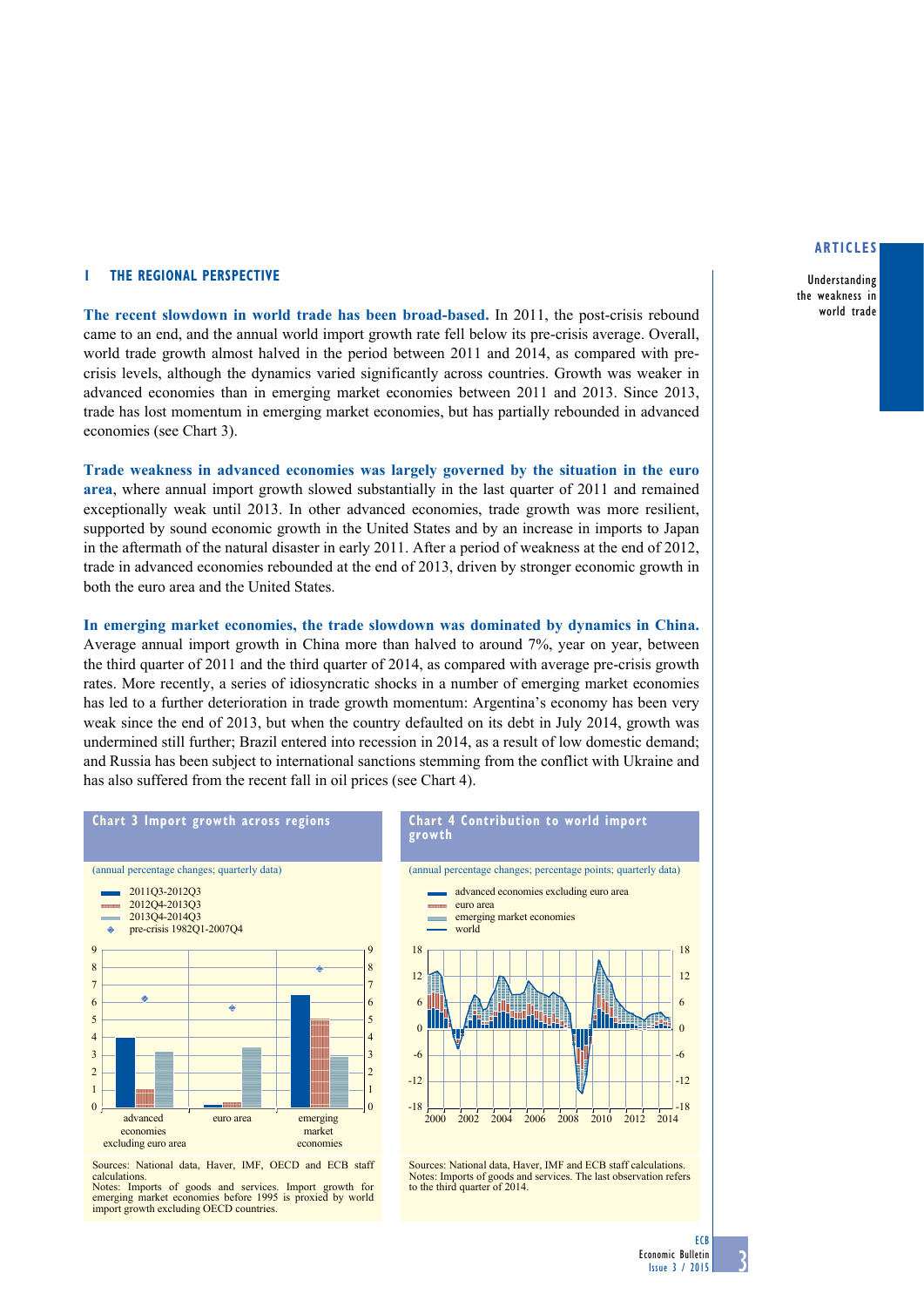

**The weakness in euro area trade has gradually dissipated.** The weakness of late 2011 and 2012 was due, in part, to low domestic demand growth and, in particular, weak investment dynamics. In this period, growth in trade between euro area countries slowed markedly, and turned negative, in quarterly terms, over the period between the third quarter of 2011 and the third quarter of 2012 (see Chart 5). Since the second half of 2013, however, intra-euro area trade has grown on average at rates above the world aggregate.

**The weakness in intra-euro area trade had a negative, although rather limited, impact on world trade growth.** Indeed, world trade elasticity excluding intra-euro area trade was only 0.1 percentage point higher than the total world trade elasticity since the the third quarter of 2011 (see Table 2 and Chart 6). This suggests that the slowdown in intra-euro area trade accounts for only a small fraction of the reduction in world trade elasticity.<sup>4</sup> Results are similar when the European Union, rather than just the euro area, is considered.

| Table 2 Ratios of world trade growth to global GDP growth |                    |                                       |                                |  |  |  |
|-----------------------------------------------------------|--------------------|---------------------------------------|--------------------------------|--|--|--|
| (quarterly data; GDP at market exchange rates)            |                    |                                       |                                |  |  |  |
|                                                           | <b>World trade</b> | World excluding intra euro area trade | World excluding intra-EU trade |  |  |  |
| 1995Q2-2007Q4                                             | 2.2                | 23                                    | 23                             |  |  |  |
| 2011Q3-2014Q3                                             |                    |                                       |                                |  |  |  |

Sources: National data, Haver, Eurostat, IMF and ECB staff calculations.

Notes: Trade refers to the average of imports and exports of goods and services. Intra-euro area trade is calculated by using the share of<br>intra-euro area trade in goods in total euro area trade in goods. Shares are calcul average GDP growth rate in the given period.

4 These results are robust to defining trade as an average of exports and imports rather than as imports only, and to using GDP aggregated with purchasing power parity weights.

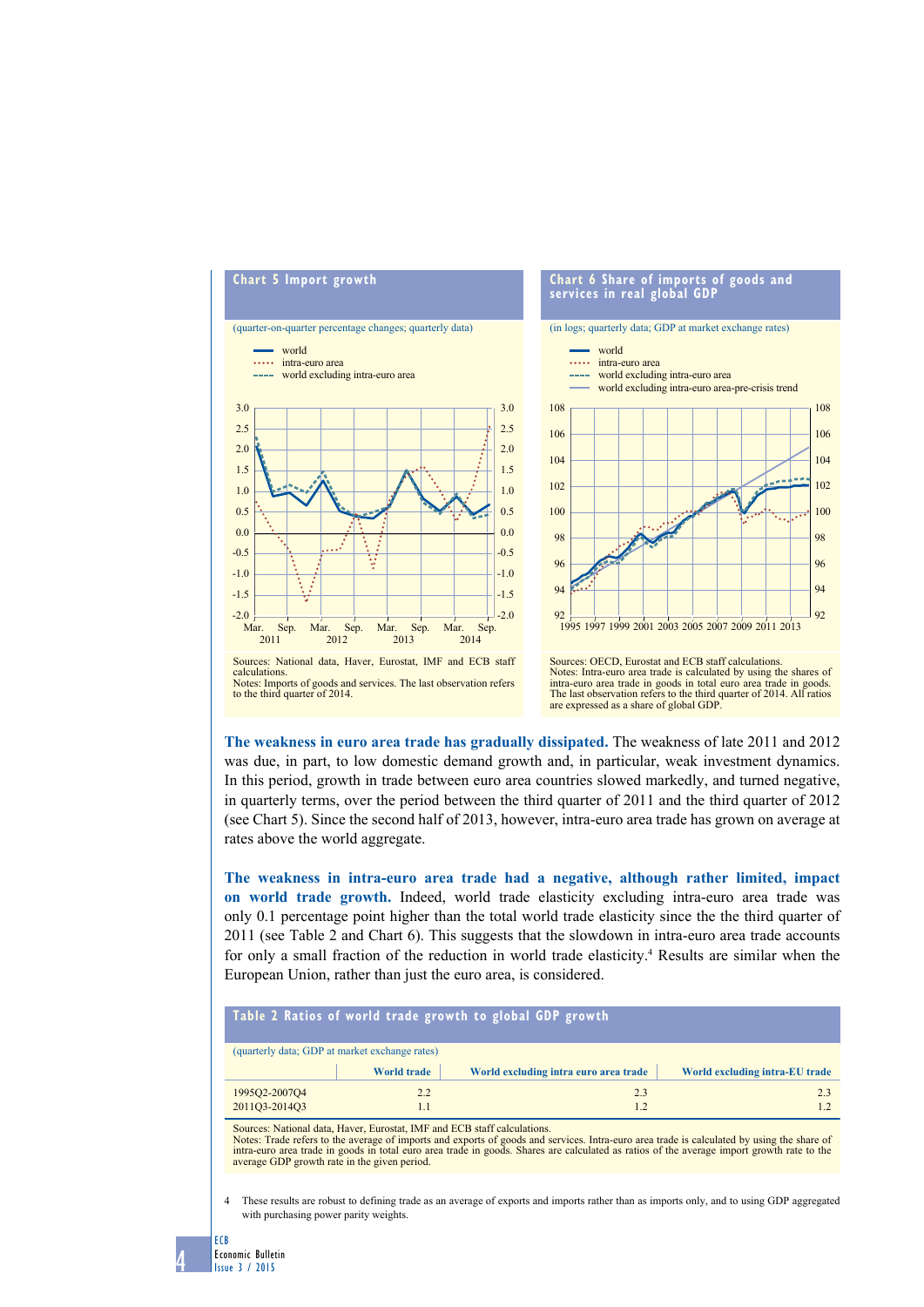## **articles**

Understanding the weakness in world trade

## **2 How far is the RECENT drop in trade growth RELATED TO THE DECLINE IN GLOBAL ACTIVITY?**

**The descriptive analysis of recent data suggests that the decline in trade growth can be explained, to a significant extent, by sluggish economic activity.** The post-crisis decline in world import growth coincided with a gradual slowing of global real GDP growth (see Chart 7). However, trade growth remains very subdued by historical standards, as compared with growth in global activity, indicating that the explanation for the recent trade slowdown may lie beyond cyclical developments. A more formal econometric analysis is conducted to quantify more precisely the extent to which the weakness in trade is consistent with cyclical developments.<sup>5</sup>



**An analysis based on a bivariate Bayesian vector autoregressive (BVAR) model confirms that the recent decline in trade growth is primarily, but not exclusively, associated with the decline in economic activity.** The two variables included in the model are global GDP and world imports.<sup>6</sup> The BVAR model is estimated over the pre-crisis sample period (between the first quarter of 1981 and the fourth quarter of 2007) in order to abstract from possible post-crisis structural changes in trade elasticity.<sup>7</sup> The model is then used to produce projections of world imports (solid red line in Chart 8), conditional on the observed path of global GDP.<sup>8</sup> This counterfactual trade path is compared with the observed path of world trade (solid blue line) over the period from the first quarter of 2011 to the third quarter of 2014. If the paths of conditional forecasts based on pre-crisis regularities are higher than the observed trade path, it would suggest that changes in the economic relationships linking trade and global GDP and, in particular, changes in the elasticity of trade to global GDP play a role in explaining the observed weakness in trade dynamics.

8 The conditional forecasts are computed by employing the Kalman filter-based methodology described in Banbura, M., Giannone, D. and Lenza, M., "Conditional forecasts and scenario analysis with vector autoregressions for large cross-sections", *International Journal of Forecasting*, forthcoming.

<sup>5</sup> See Constantinescu, C., Mattoo, A. and Ruta, M., "The Global Trade Slowdown: Cyclical or Structural?", *IMF Working Papers*, No 15/6, IMF, January 2015 for quantitative estimates of the cyclical factor in the recent trade slowdown.

The bivariate BVAR model used in this article includes quarterly data on global GDP and world imports. The model is estimated in (log-) levels, with five lags to capture potential long-run relationships and complex dynamics between the two variables. The estimation method and the methodology used to set the relative weight of the data and the priors are described in Giannone, D., Lenza, M. and Primiceri, G. E., "Prior selection for vector autoregressions", *Review of Economics and Statistics*, forthcoming.

<sup>7</sup> See Stock, J. and Watson, M., "Disentangling the channels of the 2007-2009 recession", *Brooking Papers on Economic Activity*, 2012, pp. 81-135; Giannone, D., Lenza, M. and Reichlin, L., "Money, credit, monetary policy and the business cycle in the euro area", *Discussion Papers*, No 8944, Centre for Economic Policy Research, 2012; and Aastveidt, K., Carriero, A., Clark, T. and Marcellino, M., "Have standard VARs remained stable since the crisis?", *Federal Reserve Bank of Cleveland Working Papers,* No 1411, September 2014 for applications of this method to examine the post-crisis stability of economic relationships in the United States and the euro area.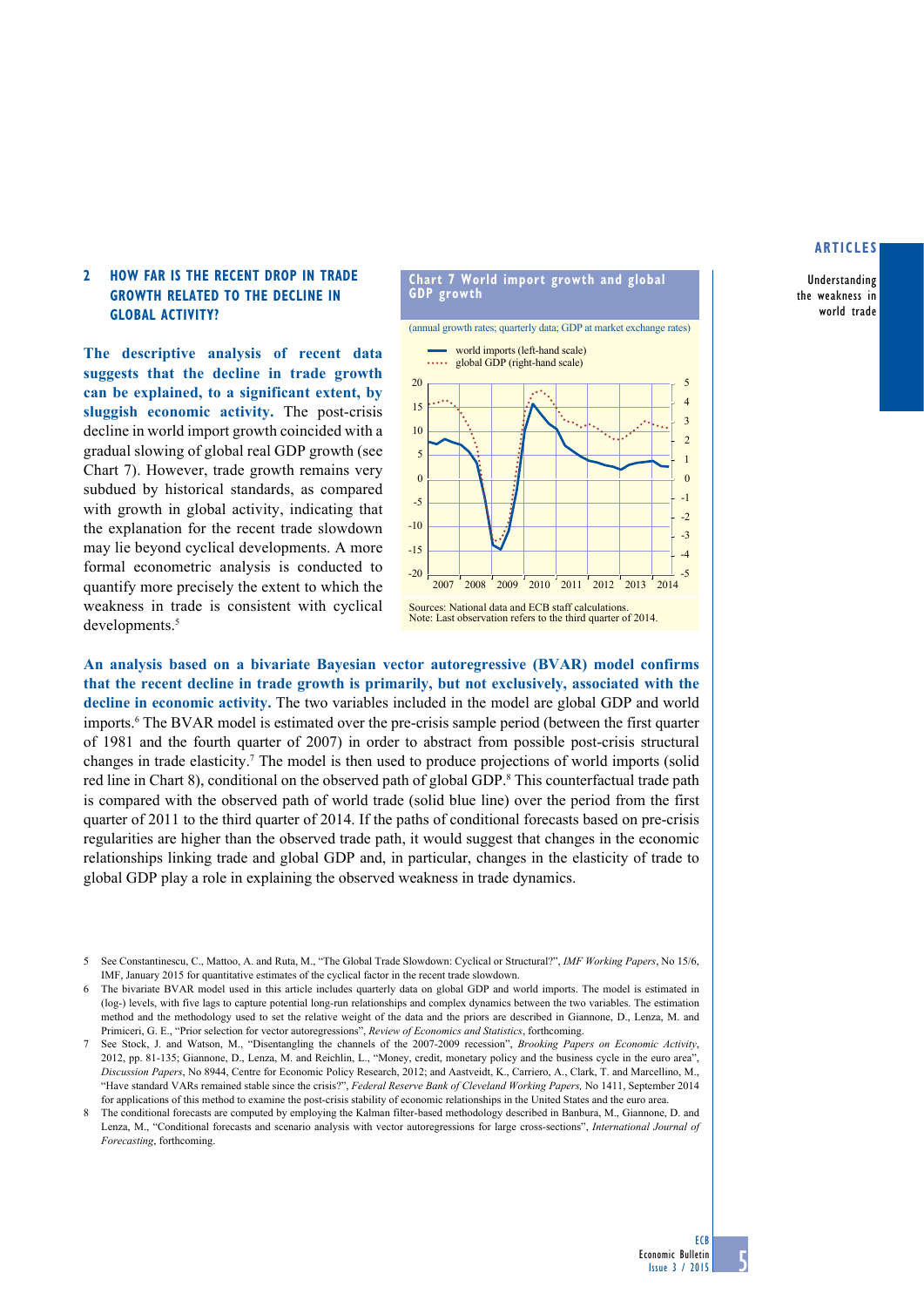Chart 8 shows that the projections of world imports, conditional on observed GDP, hover at around 5% and that the actual path of world imports is permanently below the projections. This evidence suggests that changes in the elasticity of trade to GDP may indeed partly explain the recently observed weakness of trade growth. However, the projections in Chart 8 involve an element of (forecast and estimation) uncertainty. In order to provide a more comprehensive statistical measure of how unusual the observed trade path really is, Chart 8 also shows the 16th and 84th quantiles of the conditional forecast distribution (dashed red lines).<sup>9</sup> Once uncertainty around the projections is taken into consideration, it transpires that the sluggishness of economic activity goes some way towards accounting for the weakness of world trade growth.



# **However, the observed path of world trade remains consistently in the lower part of the**

**forecast distribution, which suggests that the developments in real activity are not the only explanation for the weakness in trade.** Indeed, the evidence described in Box 1 shows that the BVAR estimates imply a post-crisis decline in the elasticity of world trade to global GDP from a value of 1.6 (sample: first quarter of 1981 to fourth quarter of 2007) to 1.3 (first quarter of 1981 to third quarter of 2014).10 The next section is devoted to a discussion of the possible causes of changes in trade elasticity.

- 9 The practice of reporting the 16th and 84th quantiles of the distribution is standard in Bayesian econometrics. Note that, for normally distributed variables, the 16th and the 84th quantiles are one standard deviation away from the mean, meaning that this range also conveniently provides a rough measure of the standard deviation.
- 10 The results shown are based on global GDP aggregated with purchasing power parity weights. The model results, showing a post-crisis decline in world trade elasticity, are robust to the use of GDP at market exchange rates.

#### **Box 1**

## **The BVAR-based estimate of the elasticity of world trade to global GDP**

**This box describes a BVAR-based methodology for estimating the extent to which world trade and global GDP are linked in the long run, i.e. a measure of the elasticity of world trade to global GDP.** The BVAR model is estimated in log-levels and the estimates are consistent with the existence of a potential long-run relationship between world trade and global GDP.

**An empirical measure of the potential link between world trade and global GDP in the long run is obtained by looking at the ratio of the long-run forecasts of trade to those of global GDP.** The idea is that, if global GDP and world trade follow the same trends well into the future,

ECB Economic Bulletin Issue 3 / 2015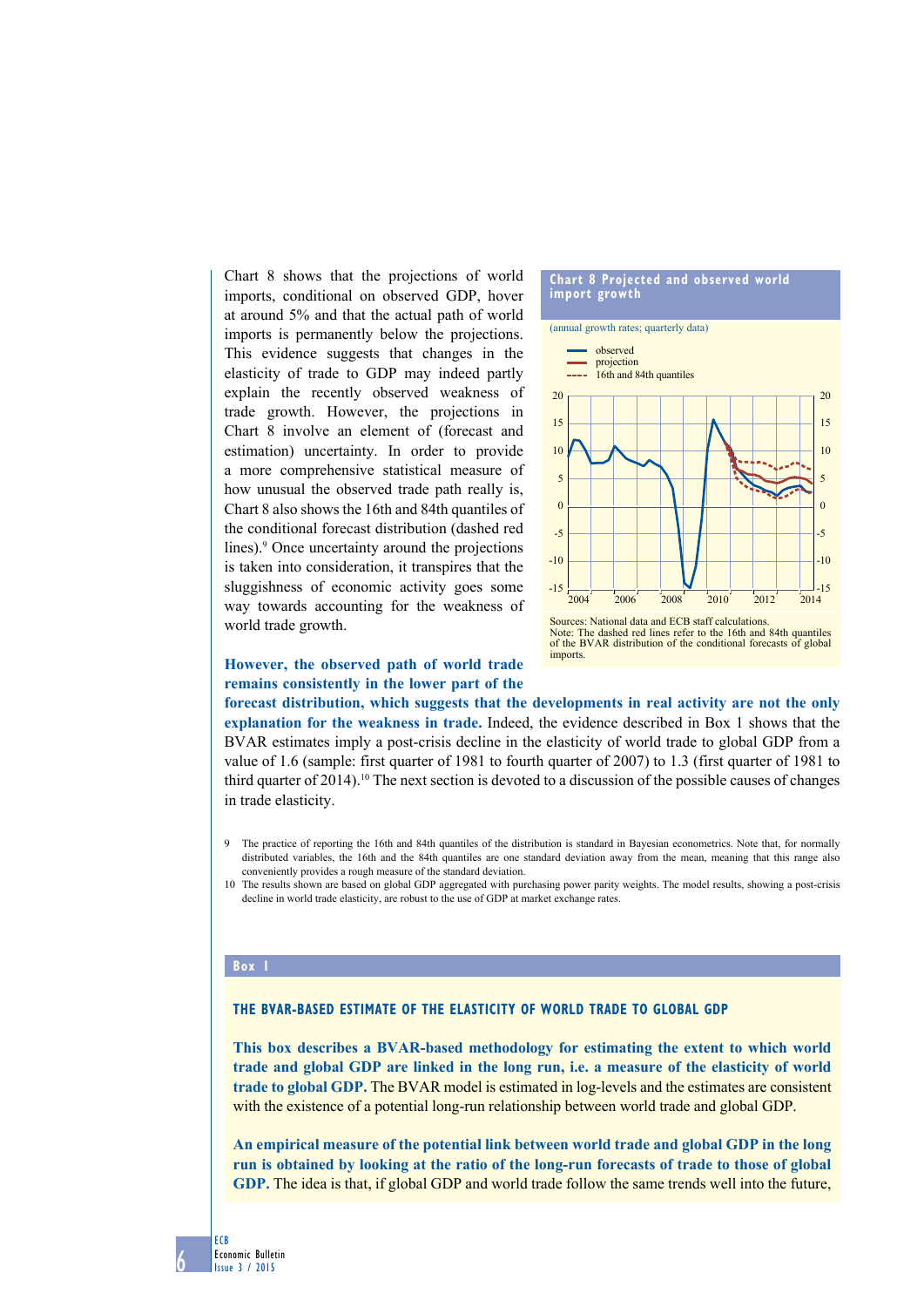## **articles**

Understanding the weakness in world trade

when the effects of transitory shocks have faded, then the ratio of the respective forecasts should reflect the relationship between the trends in the two variables.

**Elasticity is estimated for two different sample periods, in order to assess whether or not the relationship between global GDP and world trade has changed over time.**  First, the model is applied to data from the period between the first quarter of 1981 and the fourth quarter of 2007 in order to capture the long-run elasticity in the pre-crisis period. Then, the model is applied to the full sample period (from the first quarter of 1981 to the third quarter of 2014), which includes both the global financial crisis and the euro area sovereign debt crisis and in which, as argued in previous sections, elasticity may have declined by comparison with the pre-crisis sample



Note: The red circles refer to the point estimate of elasticity, while the blue lines refer to the 16th and 84th quantiles of the distribution of trade elasticity based on the BVAR.

period. The analysis is carried out on the full period rather than only on the post-2008 period because the latter is too short to provide reliable estimation results. The forecasting horizon chosen for the analysis is five years ahead (results obtained by using horizons of three years and eight years are highly similar).The chart above shows the outcome of the analysis.

**The results show that the elasticity of world trade to global GDP appears to have decreased when the post-crisis period is included. In particular, the BVAR-based point estimate of elasticity drops from 1.6 to 1.3.**

## **3 Structural factors behind the decline in trade growth**

**One possible explanation for the decline in trade elasticity relates to shifts in the relative importance of GDP components.** If the slowdown in GDP growth is driven primarily by demand components with a higher import content, such as investment, then a given decline in GDP growth would cause the growth rate of trade to fall to a more marked extent than would be the case if the same decline in GDP is driven by less trade-intensive demand components, such as government spending. Therefore, changes in the composition of demand can lead to changes in trade elasticity.<sup>11</sup> For advanced economies, the share of investment in GDP has fallen below pre-crisis levels in recent years (see Chart 9). For emerging market economies, the evidence is less conclusive, as the investment share had been rising significantly prior to the crisis; however, this increase in the investment share has been partially reversed in recent years in a broad set of emerging market economies (although, notably, this is not the case in China).

<sup>11</sup> See Bussière, M., Callegari, G., Ghironi, F., Sestieri, G. and Yamano, N., "Estimating Trade Elasticities: Demand Composition and the Trade Collapse of 2008-2009", *American Economic Journal: Macroeconomics*, No 5(3), 2013, pp. 118-151; and Anderton, R. and Tewolde, T., "The global financial crisis: trying to understand the global trade downturn and recovery", *Working Paper Series,* No 1370, ECB, August 2011. Both papers suggest that movements in investment and exports have a bigger impact on import growth than that captured by movements in other GDP components.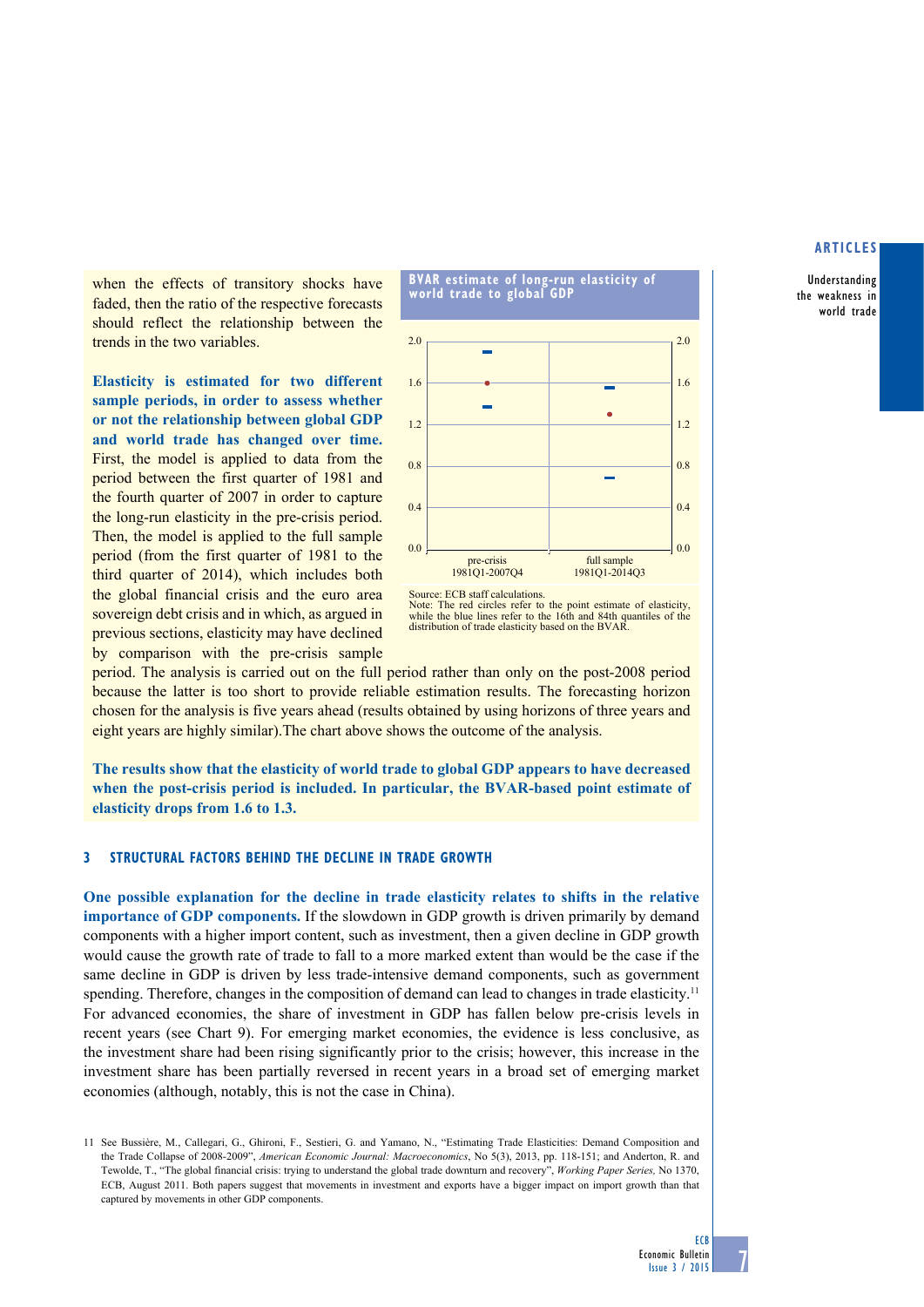**The development of global value chains (GVCs) is also likely to have played a role.** GVCs have supported world trade growth over the last 20 years. First, the international fragmentation of production chains should have a positive effect on the economic performance of participating countries, boosting productivity, and increasing economies of scale. Moreover, the rise in GVCs boosted world trade elasticity in the pre-crisis period. This is due to the difference in measures, as trade is measured in gross terms, whereas GDP is measured in valueadded terms. The gross measure used for trade results in the "double counting" of intermediate inputs to trade, which would not be taken into account in the value-added approach.12 The gap between the gross and the value-added measures of trade should reflect the level of outsourced inputs in total world trade and can therefore also be used as a proxy for measuring the expansion of GVCs.13

# **Data from the World Input Output Database (WIOD) show that the gap between the gross**

8

ECB

Economic Bulletin Issue 3 / 2015

## **Chart 9 Share of investment in GDP**



Sources: National data, Haver and ECB staff calculations. Notes: Data in nominal terms. The advanced economies group refers to the United States, Japan, the United Kingdom, C Australia, New Zealand, the euro area, Switzerland, Norway, Denmark and Sweden. Emerging market economies include Poland, Hungary, the Czech Republic, Romania, Russia, India, South Korea, Indonesia, Taiwan, Thailand, Hong Kong, Malaysia, Brazil, Mexico, Turkey and South Africa. The last observation refers to the third quarter of 2014. In view of the data available, only the period from 2000 onwards is considered, in order to ensure the completeness of the country aggregates.

**and the value-added measures of trade increased from around 33% in 1995 to 51% in 2008.** A comparison of the implied gross and value-added measures of trade-to-GDP ratios suggests that the increase in GVCs added 0.2 percentage point to world trade elasticity over this period. However, the WIOD data show that the level of outsourced inputs in total world trade fell significantly in 2009 and remained broadly unchanged thereafter, suggesting that the expansion of GVCs has stagnated in the post-crisis period. Furthermore, recent anecdotal evidence suggests that in the wake of the earthquake in Japan in 2011, firms have been striving to minimise the risks that arise from the complexity and length of the production chains.14

**In addition, more recent data on merchandise trade by end-use category show that the growth of imports of intermediate goods was the main driver of trade growth in the precrisis period.** However this stalled in 2012 and 2013 (see Chart 10).15 Given that increases in the trade of intermediate goods can be closely linked to increases in vertical specialisation, the recent flattening suggests that a slowdown in the expansion of GVCs may be taking place, which could be contributing to the recent reduction in world trade elasticity.

12 See, e.g., Nagengast, A. and Stehrer, R., "Collateral imbalances in intra-European trade? Accounting for the differences between gross and value added trade balances", *Working Paper Series*, No 1695, ECB, July 2014; further related work by the Competitiveness Research Network (CompNet); and Koopman, R., Powers, W., Wang, Z. and Wei, S.-J., "Give credit where credit is due: tracing value added in global production chains", *NBER Working Paper*, No 16426, September 2010.

15 The data come from the OECD STAN Bilateral Trade Database by Industry and End-use category, which includes, among others, bilateral data on nominal trade in goods with a breakdown by intermediate and final consumer goods.

<sup>13</sup> Meanwhile, world trade in value-added terms, as measured by the World Input Output Database, is subject to a number of important caveats, including assumptions made in mapping national input-output tables to global ones.

<sup>14</sup> See, for example, "Global value chains: Managing the risks", *Interconnected Economies: Benefiting from Global Value Chains*, OECD Publishing, 2013.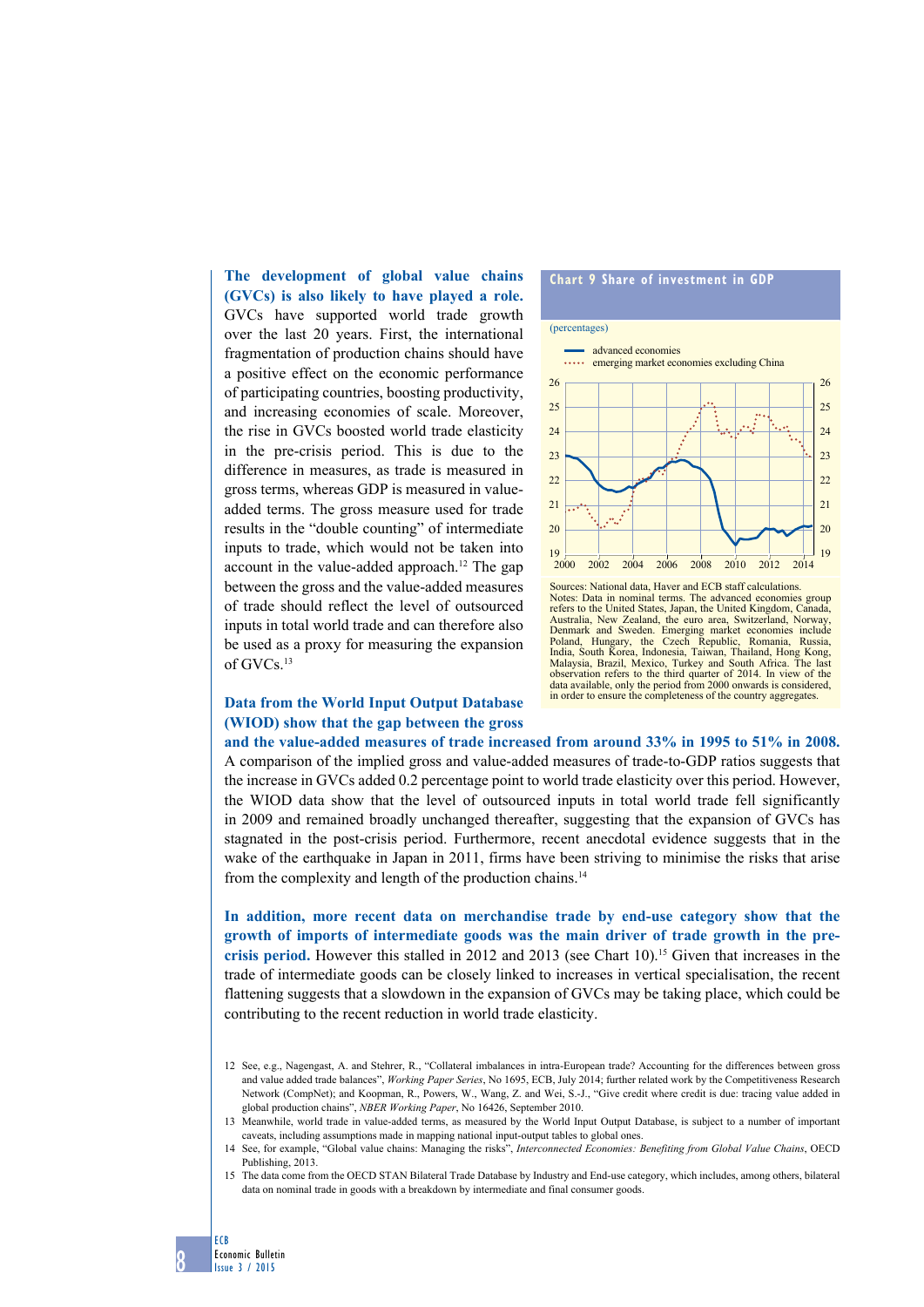#### **articles**

Understanding the weakness in world trade

**Trade protectionism may also have played a small but non-negligible role in the decline in world trade elasticity in the recent postcrisis period.** Protectionism in response to the 2008-2009 world trade collapse was limited, in contrast to what had occurred during previous crisis episodes.16 This may have been a result of a higher level of trade integration in the world economy than in the past and of more developed global value chains, which have created an environment in which imposing trade-restrictive measures has more significant negative repercussions for the country that does so. Nevertheless, recent data and reports point to a certain increase in trade protectionism over the last five years.17 While the World Trade Organization reports only traditional trade policy measures, such as tariffs or trade defence, so-called "murky" measures also exist. Although they do not breach international agreements, they do have the potential to harm foreign commercial interests (for example, bail-outs or breaches of health and safety



**Chart 10 world imports of goods by end-use** 

Sources: OECD STAN database and ECB staff calculations. Notes: Data cover 105 countries which constituted around 92% of total world imports in 2013 based on the IMF World Economic Outlook data. The category "other" consists of mixed end-use and miscellaneous goods.

regulations). The Global Trade Alert<sup>18</sup> points to an increase in the number of "murky" measures introduced between 2012 and 2013, in comparison with those introduced between 2009 and 2011. While different sources of data point to a recent increase in trade protectionism, most of the available data cover only the period after the crisis, and thus cannot be used to assess differences in pre-crisis and post-crisis world trade elasticity. Recent research on trade protectionism shows that the countercyclical relationship between growth, competitiveness and trade protectionism was not broken in the recent crisis episode, but may have been weakened as a result of one-off factors, which implies a risk that trade protectionism could rise if trade remains weak.<sup>19</sup>

**Finally, developments in the supply of trade finance, a source of disruption to world trade growth during the Great Recession, do not seem to have played a significant role in the decline in trade elasticity since 2011.** A recent study by the Bank for International Settlements<sup>20</sup> finds that, while the shortage of bank-intermediated trade financing during the world trade collapse accounted for up to one-fifth of the world trade slowdown in that period, trade financing does not seem to have had a significant impact on world trade in other, more recent, periods.

<sup>16</sup> See Bown, C. (ed.), *The Great Recession and import protection*, CEPR and the World Bank, London, 2011, Ch. 1, pp. 1-51; and World Trade Organization, "Overview of developments in the international trading environment", *Annual Report*, November 2014.

<sup>17</sup> See, e.g., World Trade Organization Report on G-20 trade measures, November 2014; and European Commission, 11th Report on potentially trade-restrictive measures, June 2014.

<sup>18</sup> The Global Trade Alert is an independent source of data on policy measures affecting trade. It includes both traditional and "murky" measures.

<sup>19</sup> See, e.g., Georgiadis, G. and Gräb, J., "Growth, real exchange rates and trade protectionism since the financial crisis", *Working Paper Series*, No 1618, ECB, November 2013.

<sup>20</sup> See "Trade finance: developments and issues", *Committee on the Global Financial System Paper*, No 50, Bank for International Settlements, 2014.